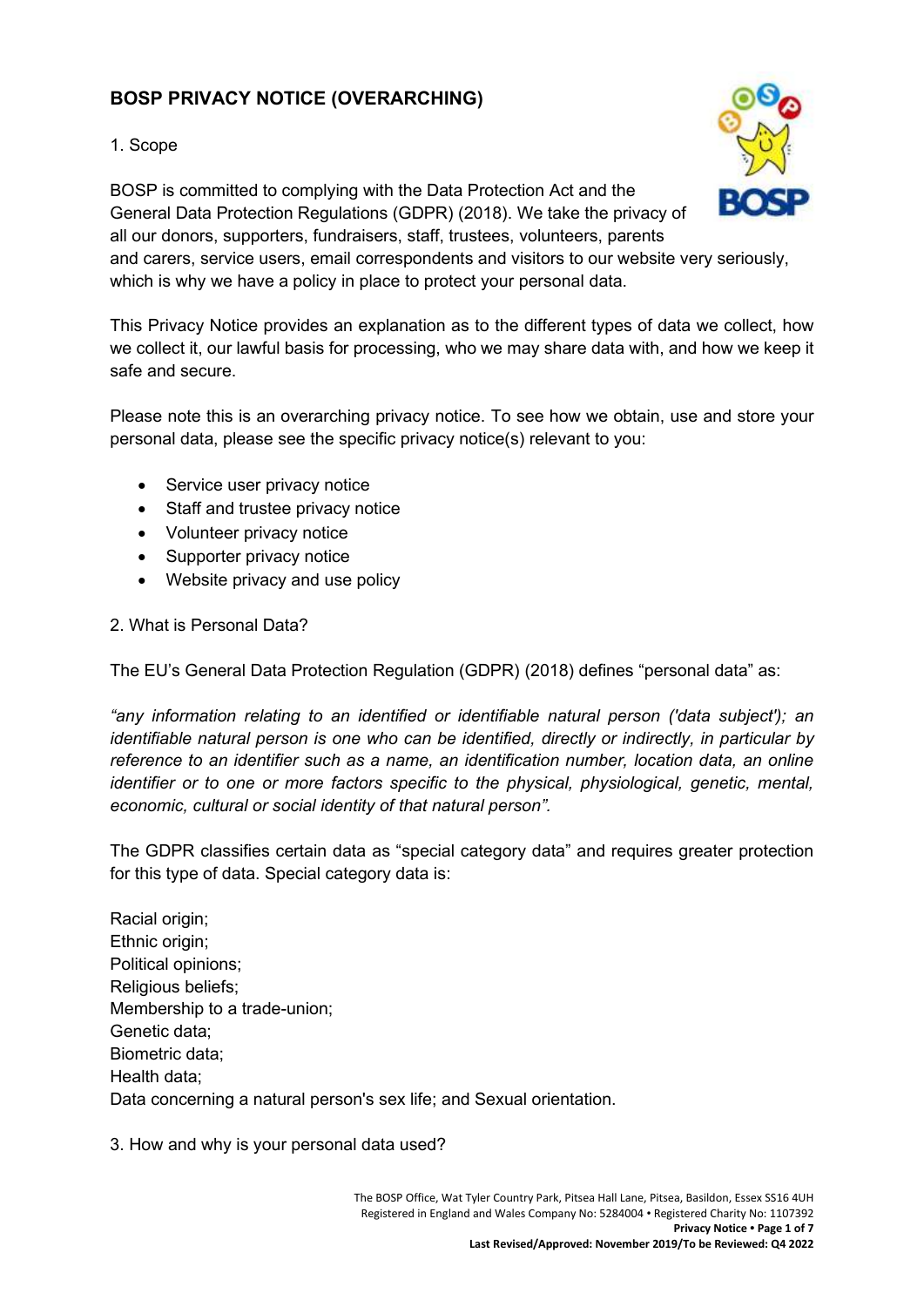BOSP will only collect the personal data we need, and will use it for the following purposes, where relevant:

- To provide you with the services, products or information you asked for;
- To keep a record of your relationship with us;
- To notify you of changes to our services and/or events;
- To seek your views or comments on the services we provide;
- To ensure we know how you prefer to be contacted;
- To administer donations or support our fundraising, including processing Gift Aid;
- With your consent, to contact you to let you know about our services, general updates on our work and how you can support BOSP if you wish to do so;
- To perform any contractual commitments for contracts entered into between you and us;
- To meet any regulatory or legal obligations;
- To send you communications which you have requested and that may be of interest to you. These may include information about campaigns, fundraising appeals and activities and promotions of goods and services;
- To process job applications; and
- To learn more about you for fundraising purposes to assess whether you have an affinity to BOSP's cause, or other charities you have given to in the past

We shall never be intrusive or invasive of your personal privacy and shall not ask you to provide data that is irrelevant or unnecessary and we will enact strict measures and processes to ensure that the risk of unauthorised access or disclosure of your personal data is minimised as much as possible.

BOSP is registered with the Information Commissioner as a Data Controller, which allows us to process the data specified in our application. Our registration number is ZA114157.

4. The type of information we collect and how we use it

BOSP needs to collect a variety of different types of data. This may include 'personal data' such as your name and address, a date of birth, your bank account details, or maybe an email address. We may also need to collect more 'sensitive' personal data, known as 'special category data' for example details relating to health. Whatever data BOSP collects, we will endeavour to process the data lawfully, fairly and in a transparent manner.

We may collect information about you in the following ways:

## *Information you give us directly*

For example, we may collect information about you when you register to access BOSP's services, take part in one of our events, make a donation, apply to work or volunteer for us, register to receive our newsletter, or when you otherwise provide us with your personal information. This includes when you phone us, visit our website, or get in touch through the post, or in person.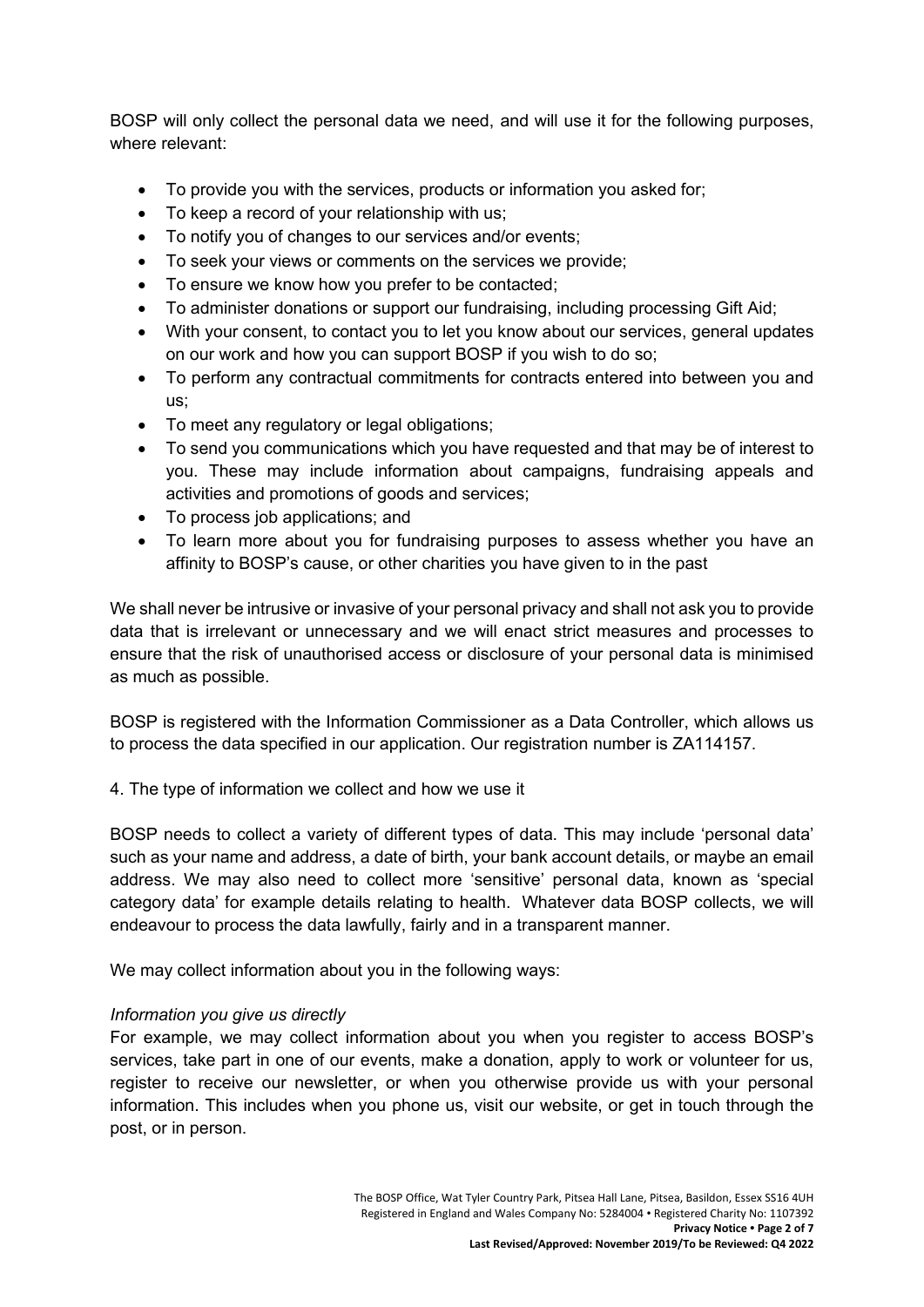## *Information you give us indirectly*

This could be through:

- independent event organisers, for example the London Marathon, and fundraising sites;
- professional fundraisers; and
- other third parties that we work with and provide your consent for your personal information to be shared with us

You should check any privacy notice provided to you where you give your personal information to a third party.

#### *When you visit our website*

We gather general information which might include which pages you visit most often, and which services, events or information is of most interest to you. We may also track which pages you visit when you click on links in emails from us. We also use "cookies" to help our site run effectively. There are more details below – see 'Use of cookies'.

We use this information to personalise the way our website is presented when you visit to make improvements and to ensure we provide the best service and experience for you. Wherever possible we use anonymous information which does not identify individual visitors to our website.

#### *Social Media*

When you interact with us on social media platforms such as Facebook and Twitter, we may obtain information about you (for example, when you publicly tag us in an event photo). The information we receive will depend on the privacy preferences you have set on those types of platforms.

#### *Public Information*

We may supplement information on our supporters with information from publicly available sources such as annual reviews, corporate websites, public social media accounts, the electoral register and Companies House in order to create a fuller understanding of someone's interests and support. See Supporter Privacy Notice for more details.

#### 5. Lawful Processing

Data protection law requires us to rely on one or more lawful grounds to process your personal information. We consider the following grounds to be relevant:

#### Specific Consent

Where you have provided specific consent to us using your personal information in a certain way, such as to send you email, text and/or telephone marketing.

#### Performance of a contract

Where we are entering into a contract with you or performing our obligations under it, like when you register to access our services, or start working at BOSP.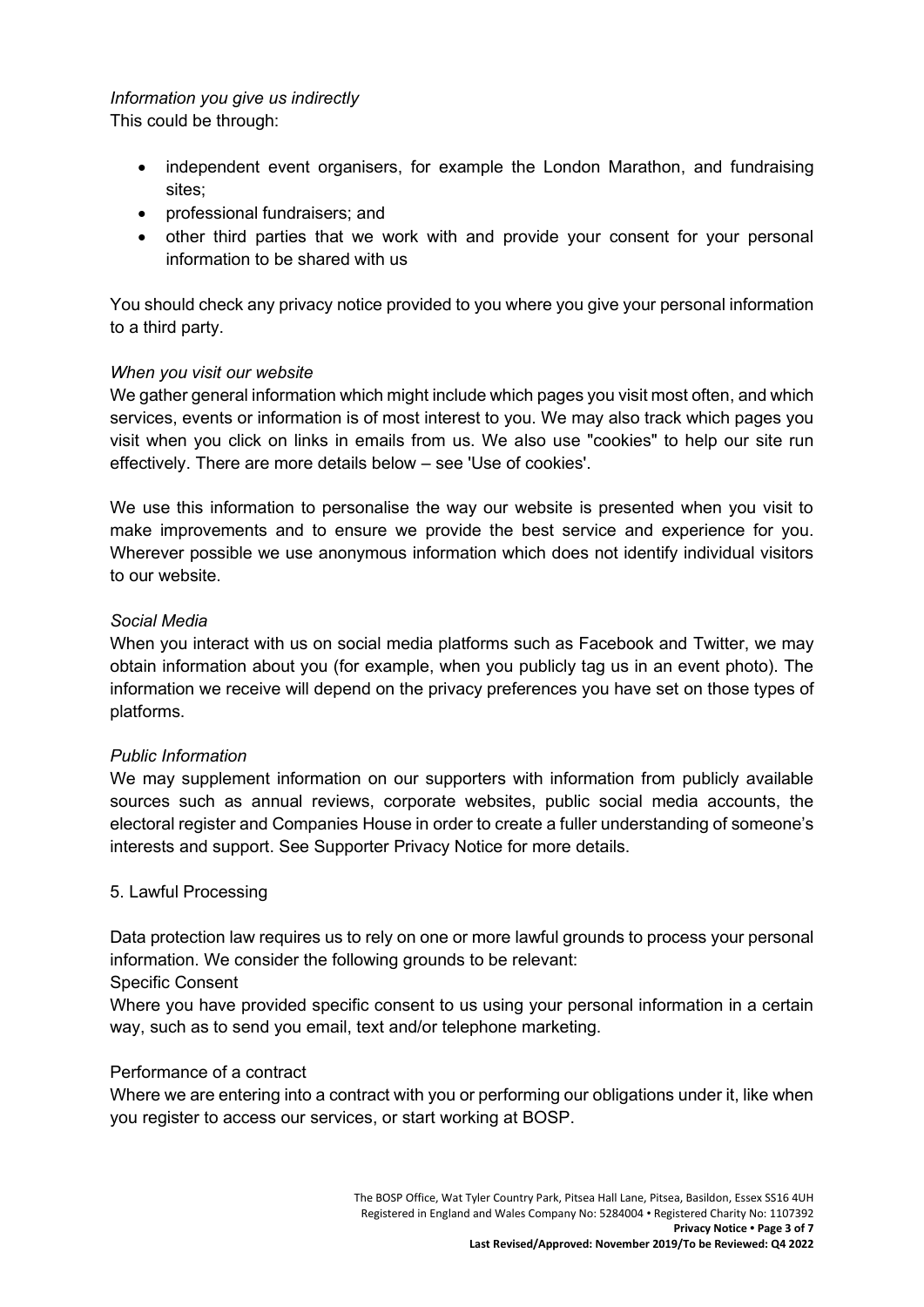#### Legal obligation

Where necessary so that we can comply with a legal or regulatory obligation to which we are subject, for example where we are ordered by a court or regulatory authority like the Charity Commission or Fundraising Regulator.

#### Vital interests

Where it is necessary to protect life or health (for example in the case of medical emergency suffered by an individual at one of our sessions or events) or a safeguarding issue which requires us to share your information with the emergency services.

#### Legitimate interests

Where it is reasonably necessary to achieve our or others' legitimate interests (as long as what the information is used for is fair and does not duly impact your rights).

We consider our legitimate interests to be running BOSP as a charitable organisation in pursuit of our aims and ideals. For example, to:

- send postal communications which we think will be of interest to you;
- conduct research to better understand our supporters and to improve the relevance of our fundraising;
- understand how people choose/use our services;
- determine the effectiveness of our services, promotional campaigns and advertising;
- monitor who we deal with to protect the charity against fraud, money laundering and other risks;
- enhance, modify, personalise or otherwise improve our services /communications for the benefit of our customers; and
- better understand how people interact with our website

When we legitimately process your personal information in this way, we consider and balance any potential impact on you (both positive and negative), and your rights under data protection laws. We will not use your personal information where our interests are overridden by the impact on you, for example, where use would be excessively intrusive (unless, for instance, we are otherwise required or permitted to by law).

When we use sensitive personal information, we require an additional legal basis to do so under data protection laws, so will either do so on the basis of your explicit consent or another route available to us at law (for example, if we need to process it for employment, social security or social protection purposes, your vital interests, or, in some cases, if it is in the public interest for us to do so).

## 6. Who has access to your information

The personal information we collect about you will mainly be used by our staff (and volunteers) at BOSP so that they can support you in your relationship with BOSP. We do not sell or rent your information to third parties. We do not share your information with third parties for marketing purposes.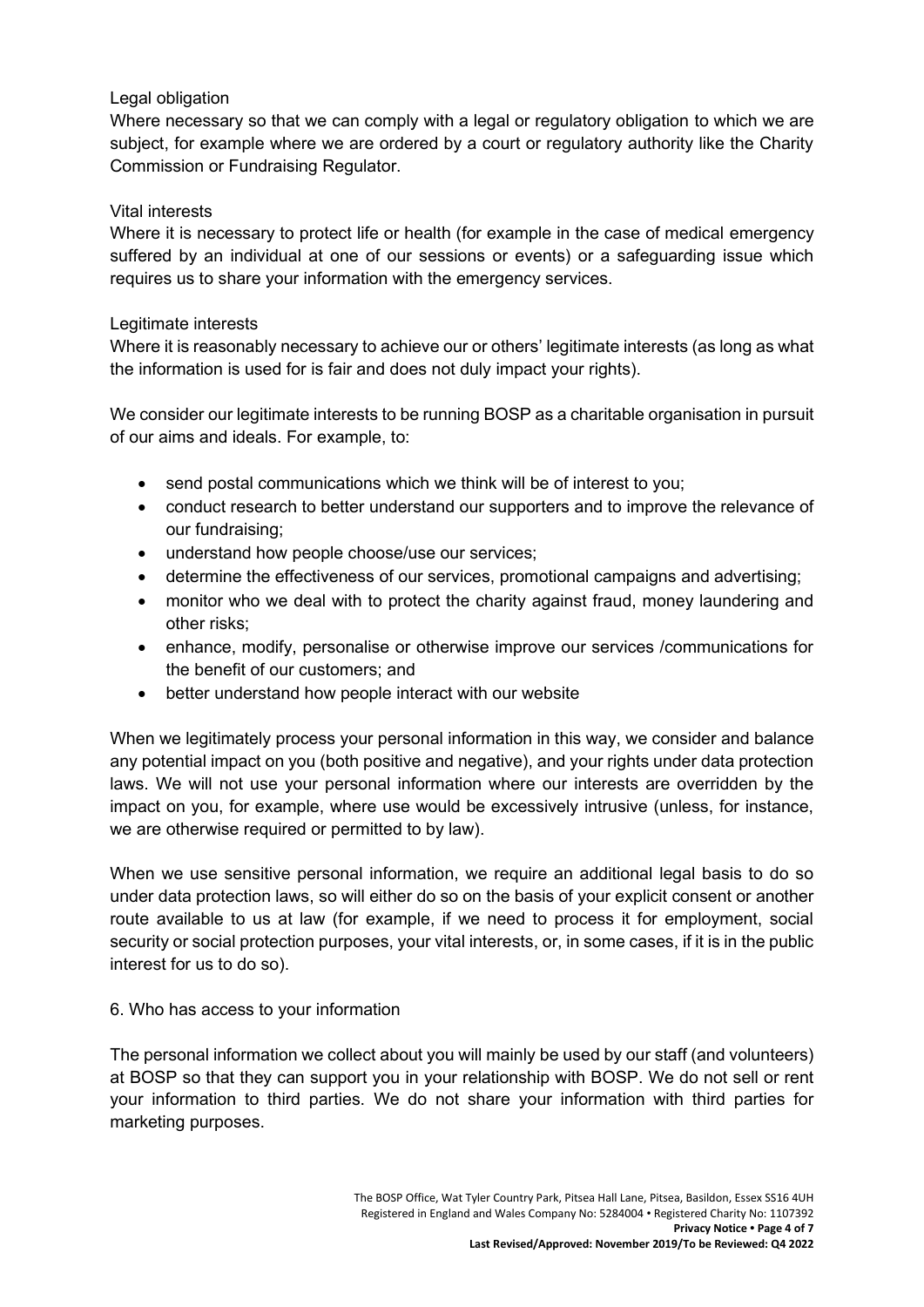BOSP may sometimes need to share your personal data internally within BOSP as well as externally with other third party organisations, these may include, but not exclusive to, police, NHS, HMRC, DWP, the courts, legal representatives, and service providers.

Specific privacy notices will inform you with whom BOSP will be sharing personal data, and we will strive to ensure that the third party has the necessary technical measures in place to protect the data and that these responsibilities are documented within a contract, service level agreement or data sharing agreement.

If we wish to use or share your data for any purpose other than for the reason it was originally collected and communicated to you, we will inform you to either gain consent or provide you with our lawful basis for processing such data.

#### 7. How long we will keep your personal data

BOSP will process your data (i.e. collect, store and use) according to the requirements of the Data Protection Act (2018) at all times and shall endeavor to keep your personal data up-todate, ensuring its accuracy and will not keep it for longer than it is required.

In some situations, there are set legal requirements for the length of time that BOSP will retain your personal data but usually BOSP will use its discretion, ensuring that personal data is not kept outside of our usual operational requirements. We review our retention periods on a regular basis. Our specific privacy notices will give you more details about how long your personal data will be kept for.

### 8. Fundraising and Marketing Communications

We may use your contact details to provide you with information about the work we do for children and young people with special needs and their families, our fundraising appeals and opportunities to support us, as well as the products and services you can buy, if we think it may be of interest to you.

#### Email/Text/Phone

We will only send you marketing and fundraising communications by email, text and telephone if you have explicitly provided your prior consent. You may opt out of our marketing communications at any time by emailing [privacy@bosp.co.uk](mailto:privacy@bosp.co.uk) with the word "unsubscribe" in the subject field.

#### Post

We may send you marketing and fundraising communications by post unless you have told us that you would prefer not to hear from us.

#### Your choices

You have a choice about whether or not you wish to receive information from us. If you do not want to receive direct marketing communications from us about the work we do, then you can select your choices by ticking the relevant boxes situated on the form used to collect your information.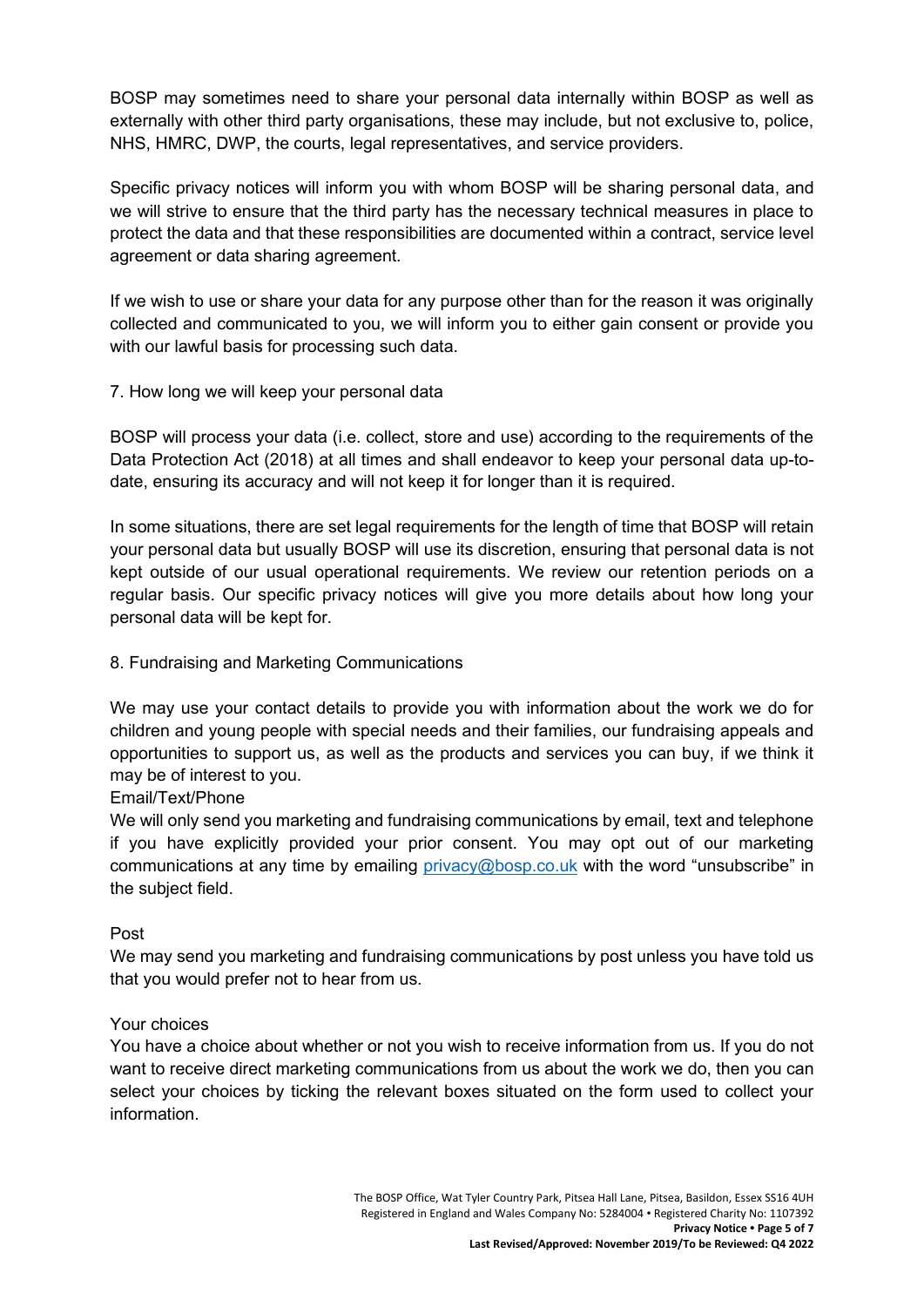We're committed to putting you in control of your data so you're free to change your marketing preferences (including to tell us that you don't want to be contacted for marketing purposes) at any time.

We will not use your personal information for marketing purposes if you have indicated that you do not wish to be contacted and will retain your details on a suppression list to help ensure that we do not continue to contact you. However, we may still need to contact you for administrative purposes like where we are processing a donation or thanking you for your participation in an event.

#### 9. Your rights

At any time that you wish you can:

- gain access to your personal data,
- object to the processing of your personal data,
- object to the use of automated decision-making and profiling,
- restrict the processing of your personal data,
- ask for a copy of your personal data (known as data portability),
- rectify or correct your personal data, and
- have your personal data removed (known as erasure or the 'right to be forgotten')

Where you have provided consent, you will be entitled to withdraw that consent at any time.

If you are at any point unhappy with the way that we handled your personal data, you can make a complaint to the Information Commissioner's Office.

To make changes to how we contact you, please email us at [privacy@bosp.co.uk.](mailto:privacy@bosp.co.uk)

10. Use of cookies, social media and third-party links on our website

Cookies are text files which collect log on information and visitor behaviour information. Cookies track visitor use and compile statistical reports on website activity. Such information will not identify you personally, it provides statistical data about our visitors and their use of our website and does not identify any personal details whatsoever. It is used by us to analyse how visitors interact with the website so that we can continue to develop and improve it.

Most websites use cookies, and these are downloaded to your computer automatically, however when you visit BOSP's site for the first time you will have the opportunity to check you understand before you proceed. You can set your browser to accept or decline cookies. Please be aware that a decline preference may mean a loss of function in some of our website features.

You might find links to third party websites or advertisements on our website. These websites should have their own cookies and privacy policies which you should check. We do not accept any responsibility or liability for their policies whatsoever as we have no control over them.